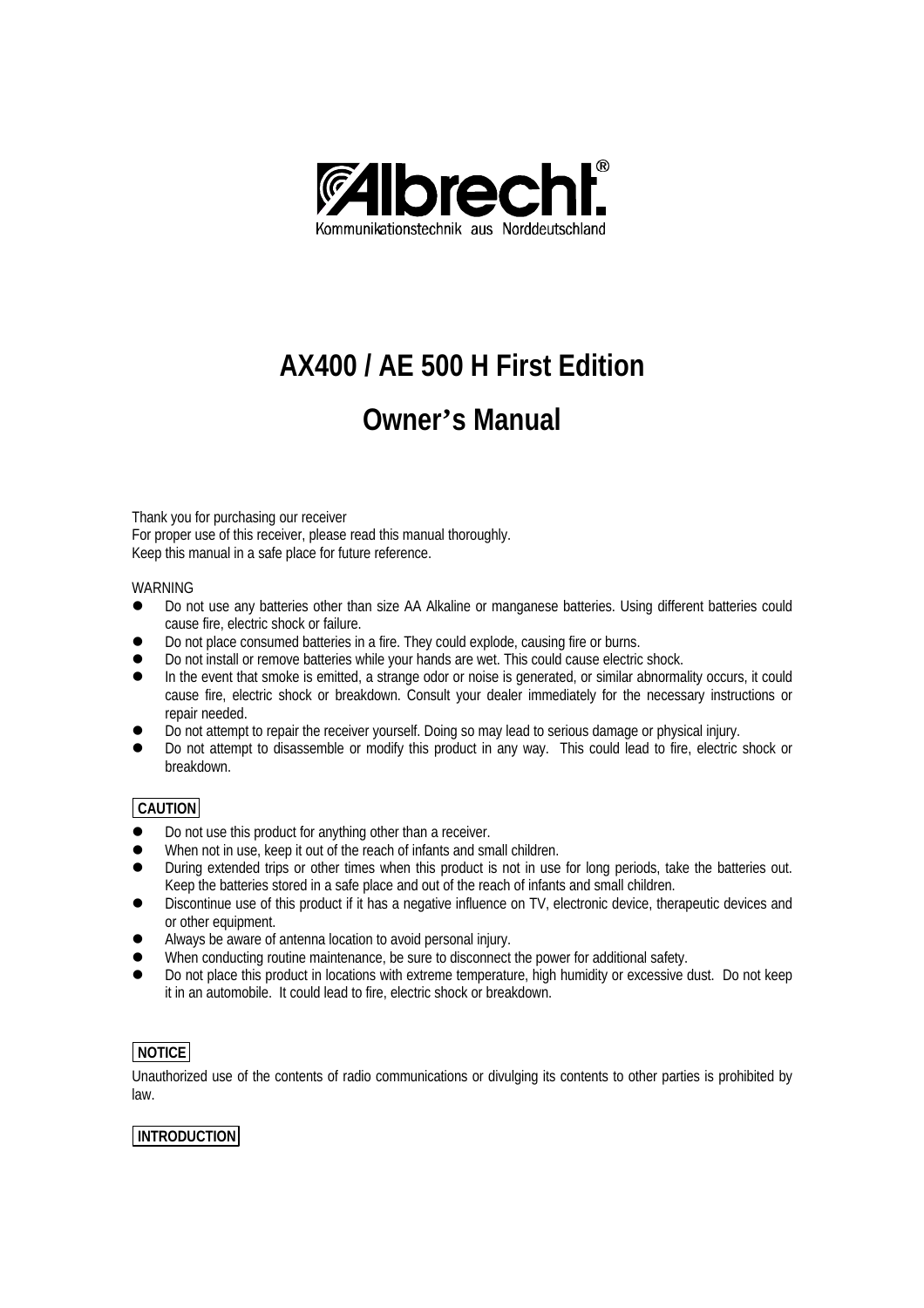- Never disassemble the receiver. Never touch the receiver's core.
- It is adjusted for optimum performance.
- Avoid hot places and locations exposed to direct sunlight.
- Avoid extremely cold places.
- Avoid exposing the receiver to excessive vibrations and dusty places.
- Applicable batteries are either AA-size manganese or alkaline batteries. Never use any other batteries.
- $\bullet$  This receiver require 2.2 to 3.5 volts DC.
- This receiver is capable of receiving AM, FM Narrow Band (Amateur Radio bands, etc.) and FM Wide Band (general radio broadcasts, etc.) broadcasts at frequencies from 500 kHz to 1300 MHz .
- l This receiver has two Modes, Preset Mode and Expanded Mode. When purchased the receiver is set in the Expanded Mode.
- In Expanded Mode, frequencies can be programmed directly using the numeric keys. Search and Scan can also be used to find the frequency quickly. Up to 399 different frequencies can be programmed in channel Memory in this Mode. In addition, a channel Memory swap function is included to rationalize the use of channel Memory.

Attaching the Antenna

l Hold the antenna base, set it on the receiver's antenna terminal and turn clockwise to tighten. (Insert Illustration 1 and 2)

## **CAUTIONS**

- l Always be aware of antenna location to avoid personal injury.
- The following actions may damage the receiver.
	- $1$ . Do not hold the top of the antenna and attempt to install it . Also do not turn the antenna excessively when tightening. (Illust. 3-1)
	- $\overline{2}$ . Do not hold the receiver by the antenna when carrying. (Illust. 3-2)

## Installing Batteries

- $1.$ Slide the battery cover off to open. (Illst. 4)
- $2.$ Insert two batteries, making sure they are inserted with correct polarity as specified. (Illst. 5)
- 3. Slide the battery cover back into position to close.

#### **WARNING**

Do not place consumed batteries in a fire. They could explode, causing fire or burns.

## **CAUTIONS**

- $\bullet$  Turn the power off when replacing batteries.
- $\bullet$  Be sure to insert batteries with correct polarity as specified.
- Mixing new batteries with old batteries shortens the life of the new batteries.

## **BASIC OPERATIONS**

## Turning the Power On

- $\mathbf{1}$ Press POWER key on the front of the receiver for 1 second or longer.
- (A power up sound emits and the display comes on.) (Illust. 6-1, Illust. 6-2)<br>2. To turn off, press POWER key on the front of the receiver for 1 second or
- To turn off, press POWER key on the front of the receiver for 1 second or longer.

## **CAUTIONS**

- When not in use, keep it in a place that is out of the reach of infants and small children.
- l During extended trips or other times when this receiver is not in use for long period of time, it is recommended to take the batteries out of the unit. Also keep the batteries stored in a place that is out of the reach of children.

#### **If the batteries are weak, it may happen that the Scanner display shows**

*bAtt*

**and the power is turned on and off alternately. In this case it may not be possible to switch off the scanner**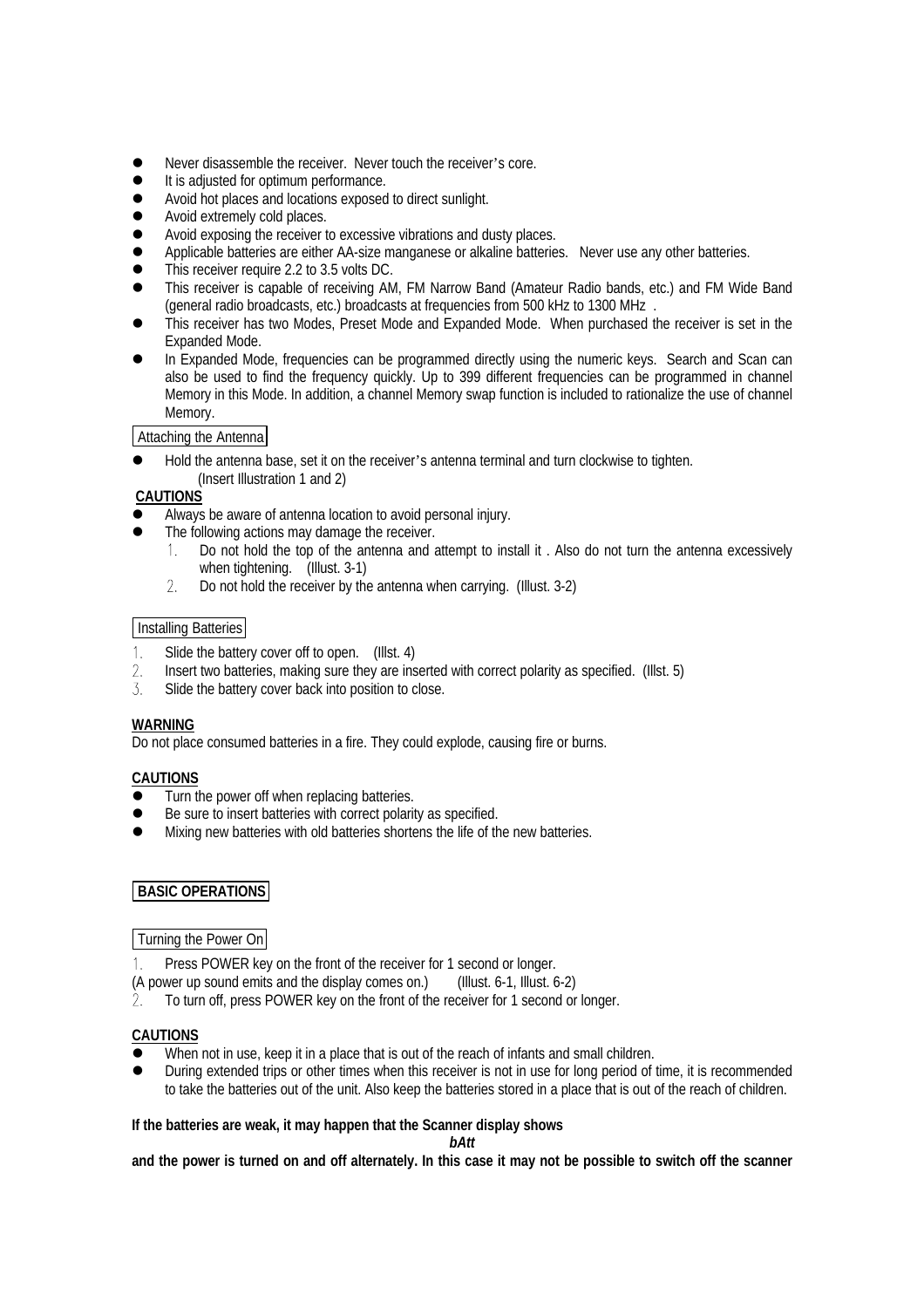## **by the POWER key. Please take out the batteries and replace them!**

## Adjusting the Volume

- $1.$ To increase the volume, turn the VOL knob clockwise. (Illust. 8)
- $2.$ To decrease the volume, turn the VOL knob counterclockwise. (Illust. 7)

## **CAUTION**

Set the volume to an acceptable loudness level. Be sure to decrease the volume level before switching from built-in speaker to earphones.

## Adjusting the Squelch

When a signal is not being received, a noise is emitted. The Squelch adjustment eliminates this noise. Also press SQL OFF Key to switch off the Squelch function temporarily.

- Turn the SQL knob slowly in the  $\cdot$ , +" direction. (Illust. 9)  $\mathbf{1}$
- $2.$ Stop turning the knob when the noise disappears.
- 3. To turn Squelch off temporarily, press SQL OFF key. The squelch function turns off while SQL OFF is pressed. (Illust. 10)

#### Note:

- If the SQL knob is turned too far, it may reduce receiver's sensitivity significantly.
- If the signal is weak and the received sound is intermittent, continue to press SQL OFF key.

#### Lighting the Display

When using the receiver in a dark place, the light for the display can be switched on. The light goes off after 5 seconds the key is released.

- $1<sub>1</sub>$ Hold down FUNC key and press 1 LAMP key. (Illust. 11-1, Illust 11-2)
- $\mathfrak{D}$ . To switch the lamp off, hold down FUNC key and press 1 LAMP key. (Illust. 11-3)

#### Note:

Depending on the setting of the Set Mode, the lamp can be set to remain lit continuously. ('19)

## Using the Key Lock

To prevent accidental operation, all keys except POWER can be locked and disabled. The rotary selector is also disabled.

 $1$ Press 6KEYL key while holding FUNC key.

(The Key mark is displayed.) (Illust. 12-1, Illust 12-3)

 $\mathfrak{D}$ . Press 6KEYL key while holding FUNC key to release the key lock. (Illust. 12-2)

#### Note:

- Even in Key Lock function activated, the FUNC, POWER, SQL OFF, FUNC+1 LAMP keys are operative.
- l The rotary selector may be used by changing the initial setting. Refer to the later column for details. ( 24)

#### Resetting the Receiver to Initial State

With following procedure, the receiver is reset at PRESET mode with its original state except all channel memories.

- $1<sub>1</sub>$ Hold down FUNC key and press 0 SET key.
- $\mathfrak{D}$ . Turn the rotary selector and change the Set menu to display . OFF rES". (Illust. 13-1)
- $\overline{3}$ . Hold down FUNC key and turn the selector to change the display from ..OFF" to ..on"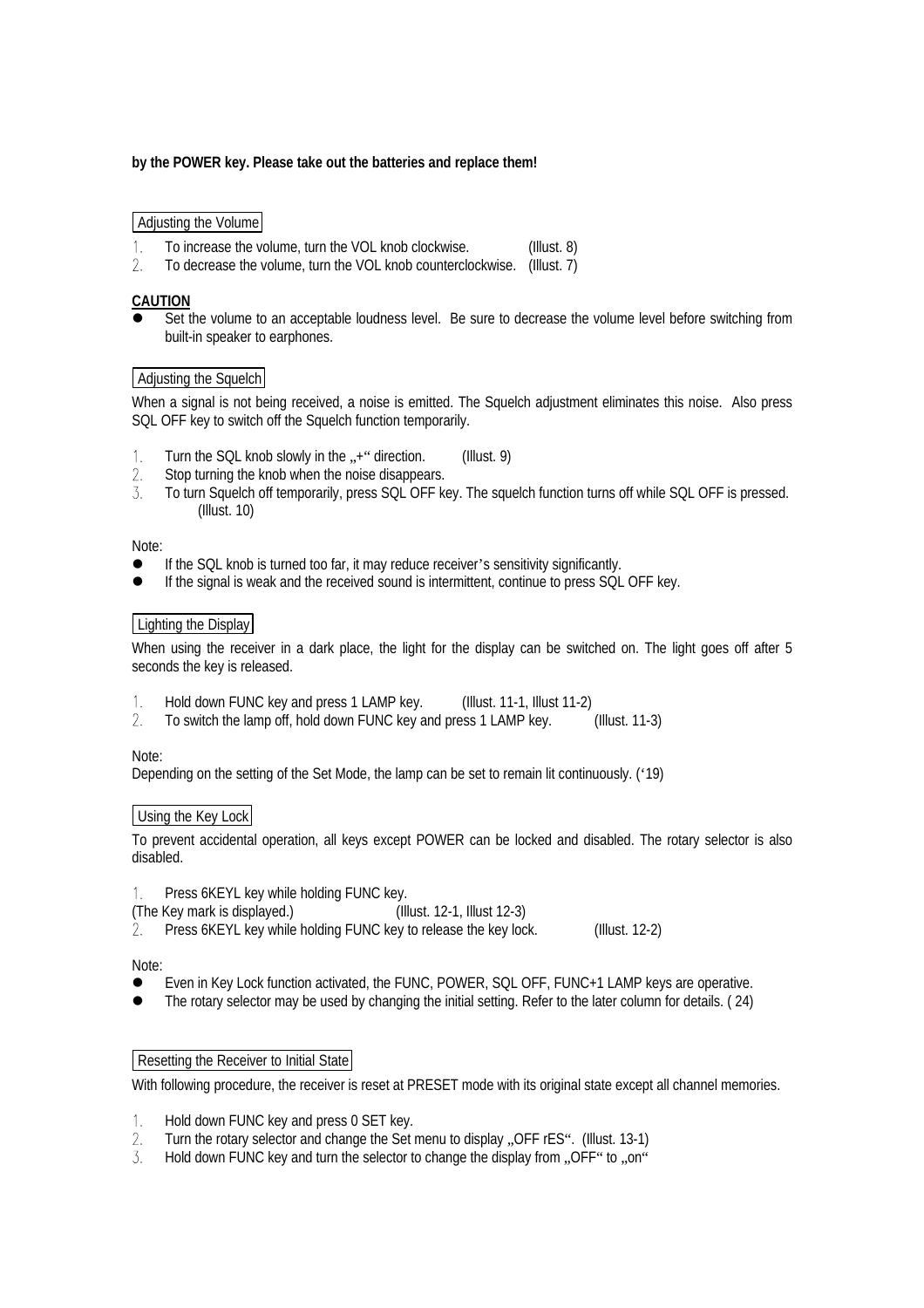#### (Illust. 13-2)

Hold down FUNC key and press POWER key.  $4.$ 

(A high pitched beep is emitted).

 $\overline{5}$ . Release the keys and confirm if the original state is displayed in the display. (Illust. 13-3)

## Resetting the All Settings (All Reset)

With following procedure, your receiver is set at factory's original setting. Use this function only when it is necessary such event as CPU is locked up. All channel memories will be lost and rewritten to factory settings. Refer to the table below for detail factory setting.

Press POWER key to turn the power off. (Illust. 14-1)  $\mathbf{1}$ .

Hold down FUNC key and SQL OFF key and press POWER key. (Illust. 14-2) (All the items in the display are displayed at once.)

Release the keys and confirm if the original state is displayed. (Illust. 14-3)

#### Factory Original Setting PRESET MODE

| PRESET MUDE |             |      |            |
|-------------|-------------|------|------------|
| CH. No.     | Frequency   | Mode |            |
|             | 82.500MHz   |      | <b>WFM</b> |
| 2           | 128.800MHz  |      | AM         |
| 3           | 145.000MHz  |      | <b>NFM</b> |
| 4           | 156.800MHz  |      | <b>NFM</b> |
| 5           | 221.750MHz  |      | WFM        |
| 6           | 904.0125MHz |      | <b>NFM</b> |
| 7           | 3.925MHz    | AM   |            |
| 8           | $6.055$ MHz | AM   |            |
| 9           | 9.595MHz    | AM   |            |
|             |             |      |            |

To return to operative mode (Expanded Mode), follow the procedure below.

- Turn the POWER on.  $1.$
- Press FUNC and 0 SET simultaneously. 2.
- 3. Turn rotary selector until the display shows ..on PrESEt"
- 4. Turn rotary selector by one click while FUNC key pressed.

Your receiver is back to its normal operating state.

## **Views**

Antenna Connection Terminal (BNC Type) Connect the Antenna to this terminal. Speaker Cap Ensure this cap is closed when the speaker terminal is not in use. External Speaker Terminal Connect the optional speaker here. Rotary Selector Turn this knob to change the frequency, channels or the various settings. VOL Knob Turn this knob to adjust the volume. SQL OFF Key Squelch is turned off while this key is pressed. FUNC Key Various special functions can be set while pressing this key. Numeric Keys 1 LIGHT Key  $\bullet$  Enters numeric "1".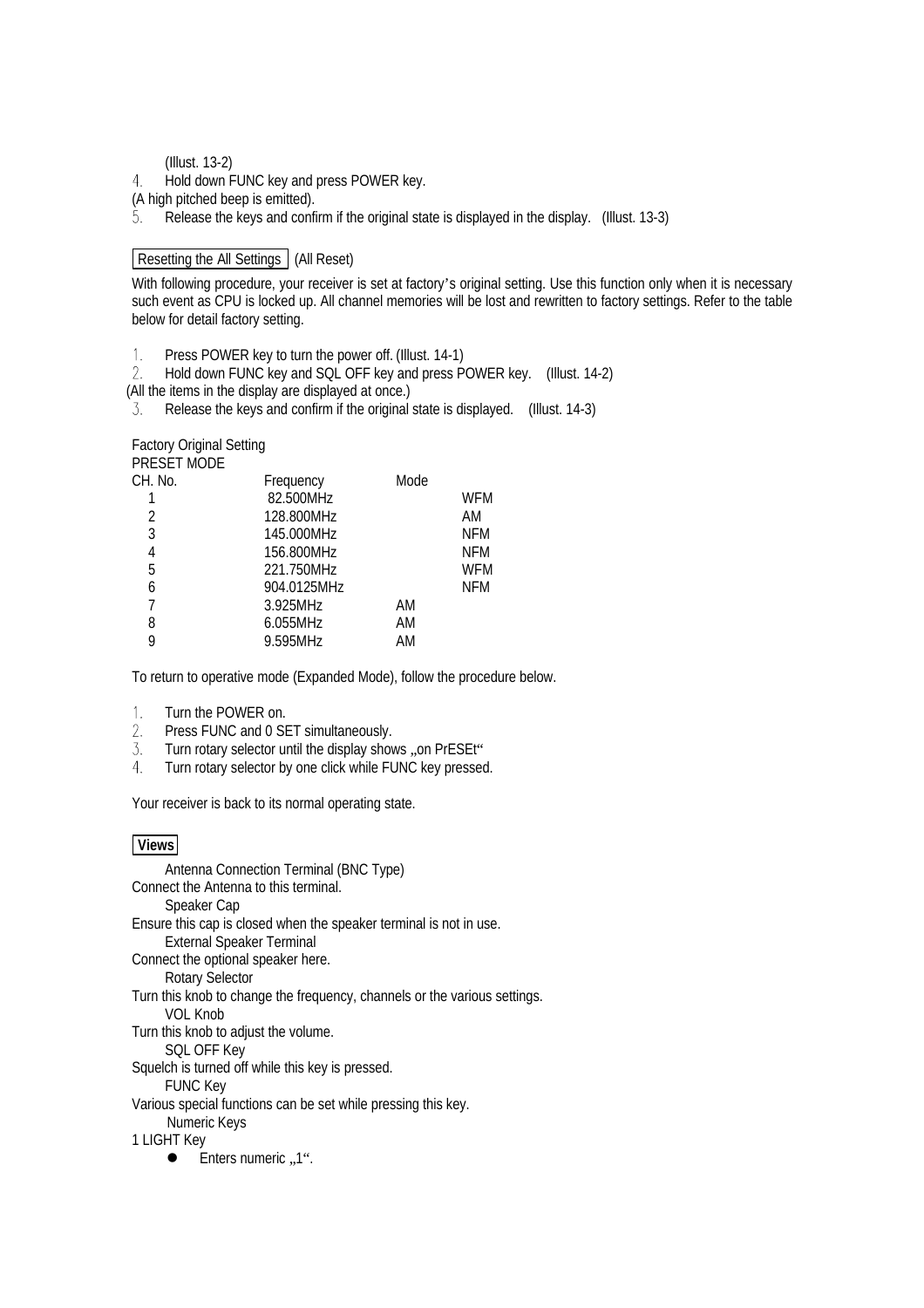l Pressing this key while the FUNC key is pressed activates the light.

## 2 MODE Key

- .2". Enters numeric
- l Pressing this key while the FUNC key is pressed changes the reception Mode from AM to FM or to FM Wide.

3 SEARCH Key

- **Enters numeric ..3".**
- **•** Pressing this key while the FUNC key is pressed initiates the Search stand-by state.

4 MY/ Key

- **Enters numeric ..4".**
- **•** Pressing this key while the FUNC key is pressed changes the Set Mode function stored in the My Key.
- **•** Pressing this key while the FUNC key is pressed switches between All Channel Scan and Memory SCAN Memory.

5 Key

- **Enters numeric ..5".**
- Pressing this key while the FUNC key is pressed increases the frequency or channel numbers.

6 KEYL Key

- .6". Enters numeric
- l Pressing this key while the FUNC key is pressed switches the Key Lock function On/Off.

7 FREQ/CH Key

- .7". Enters numeric
- l Pressing this key while the FUNC key is pressed switches between the FREQ Mode and the Channel Memory Mode.

8 SCAN Key

- $\bullet$  Enters numeric  $.8$ ".
- **•** Pressing this key while the FUNC key is pressed starts the scanning operation.

9 L/OUT Key

- $\bullet$  Enters numeric  $.9$ ".
- **•** Pressing this key while the FUNC key is pressed switches to the Search Pass enter state.

0 SET Key

- .0". Enters numeric
- **•** Pressing this key while the FUNC key is pressed calls the Set Mode.

ENT Key

- Pressing this key while the FUNC key is pressed decreases the frequency or channel numbers.
- Enters decimal point ...".
- Register the frequency.

CLEAR PROGŘAM Key

- Pressing this key cancels the contents which have been entered up to that point.
- Pressing this key while the FUNC key is pressed initiates the Channel Memory programming. POWER Key
- **•** Pressing this key to turn the power On/Off.
- SOL Knob
- Turning this knob adjusts the squelch.

(Illust. 15)

**LCD Display**

(Illust. 16)

## **CHANNEL PROGRAMMING FUNCTIONS**

## **Setting to the FREQ Mode**

The FREQ MODE is the state in which the frequency can be changed using the rotary selector or the numeric keys.

To set your receiver to FREQ mode: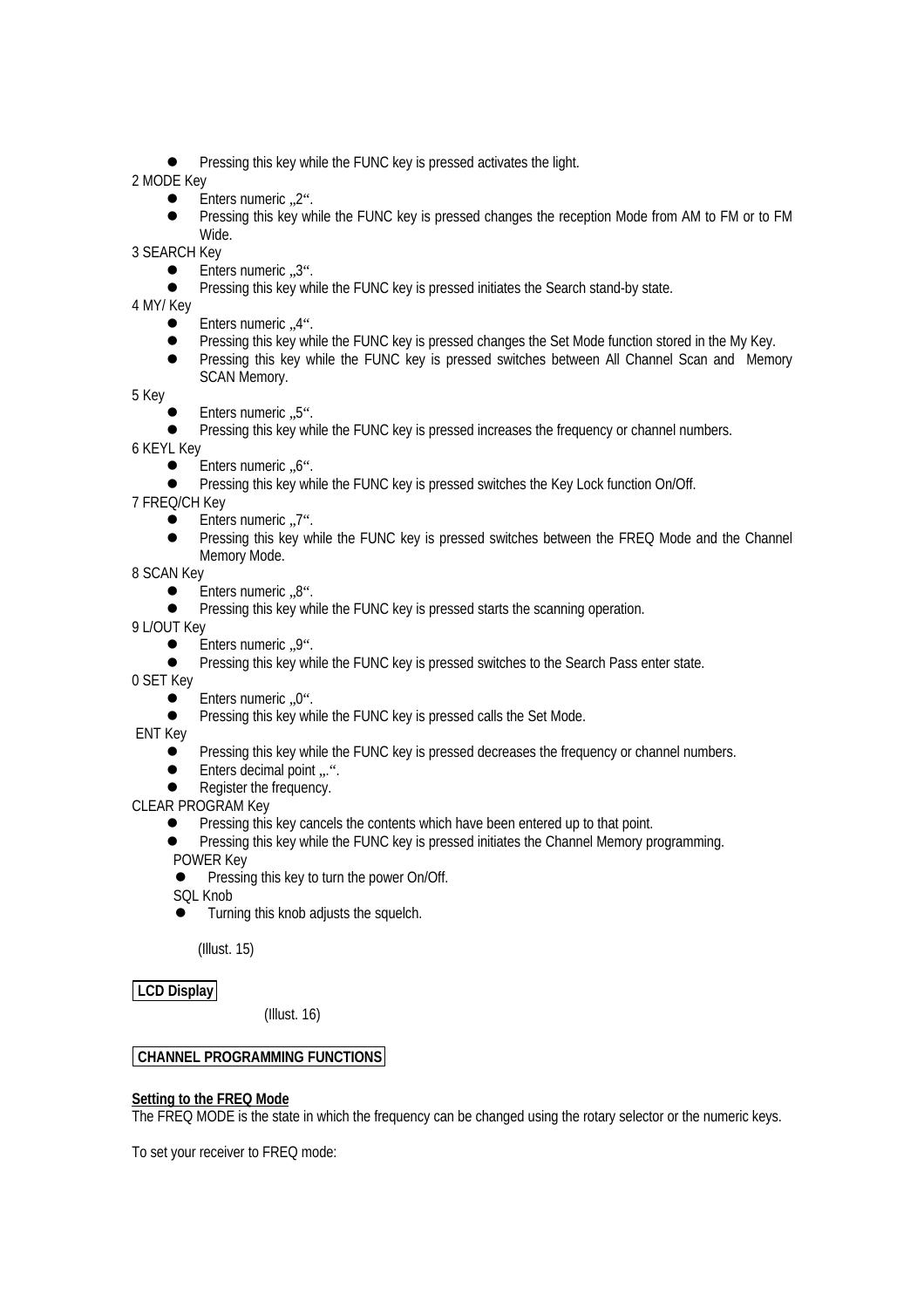Confirm the display. If M is displayed, press CLEAR PROGRAM key.

(When 'M' is displayed, you are in the Channel Memory Mode. )

Use rotary selector to change the frequency up or down to confirm you are in FREQ Mode.

## **Changing the Frequency**

There are three methods for changing the frequency, 1) using rotary elector, 2) using the 5 key or ENT key while the FUNC key is pressed, and 3) using the numeric keys.

Before changing the frequency, confirm you are in FREQ Mode by pressing CLEAR PROGRAM key.

#### **The Channel Memory Function**

- l Frequencies that are used frequently in the expanded Mode can be entered to channel memories. Up to 399 different frequency settings can be entered into channel memories.
- The Mode in which frequencies are entered to channel Memory or called from channel Memory is called the Channel Memory Mode. When in this Mode, the "M" indicator lights up in the display.
- The number of the channel Memory where a frequency is stored is called the Channel Memory Address. Channel Memory Addresses are available from 001 to 399 .
- l A Channel Memory Protect function ( 33) is provided to prevent changes in the contents of channel Memory or clearing of channel Memory by mistake.

The following types of channels are provided for different purposes.

#### **Search Band Channel Memories** ( 32, 40)

Upper and lower limit frequencies of each band are entered into corresponding channel numbers. Up to 10 sets (20 frequencies) of upper/lower limit frequencies can be entered into these channel memories. These frequencies have been preprogrammed in these channel memories at the factory, however, they are all programmable.

#### **Search Pass Memory**

Frequencies entered in this channel Memory are automatically skipped when a search is in progress. When there is a frequency that you do not want to receive, they can be entered into these Memory channels. Up to 80 frequencies can be entered in this channel Memory.

#### **Priority Channel Memory** ( 32)

One frequency which is most frequently used can be entered into this channel Memory. During SCAN, this frequency is automatically monitored alternatively with frequencies in other channels. (Dual Watch, 46).

#### How to Store A Frequency into Channel Memory

Frequently used frequencies can be programmed into a channel Memory.

- Set the unit in FREQ Mode by pressing CLEAR PROGRAM key.  $1.$
- 2. Enter the frequency you want to program into a channel by using numeric and decimal keys. (Illust. 17-1)
- Hold down FUNC key and press CLEAR PROGRAM key. 3.
- (This activates the channel memory store state.) (Illust. 17-2)<br>4. Lowest vacant channel number appears on the display. Hold do
- Lowest vacant channel number appears on the display. Hold down FUNC key and press CLEAR PROGRAM key once again to program selected frequency into the indicated channel number or enter 3-digit channel number that you wish to program into by using numeric keys.

(A high pitched beep is emitted, the frequency is entered into channel Memory and the receiver returns to the FREQ Mode.)

Note:

- In Step 4, enter corresponding channel numbers if you wish to program the frequencies Search Band Channel Memories. The corresponding channel numbers are 400 for 0-A and 401 for 0-b (Band ...,0"), 402 for 1-A and 402 for 1-b (Band , 1") and , ..., 418 for 9-A and 419 for 9-b. (40). Refer to page XXX for more details.
- When programming a frequency into Priority Channel Memory, use the Selector to display the Pri indicator or enter 000 as channel number by using the numeric keys.
- In Step 4, if there is no vacant channel Memory address, the display shows  $\mu$ min -".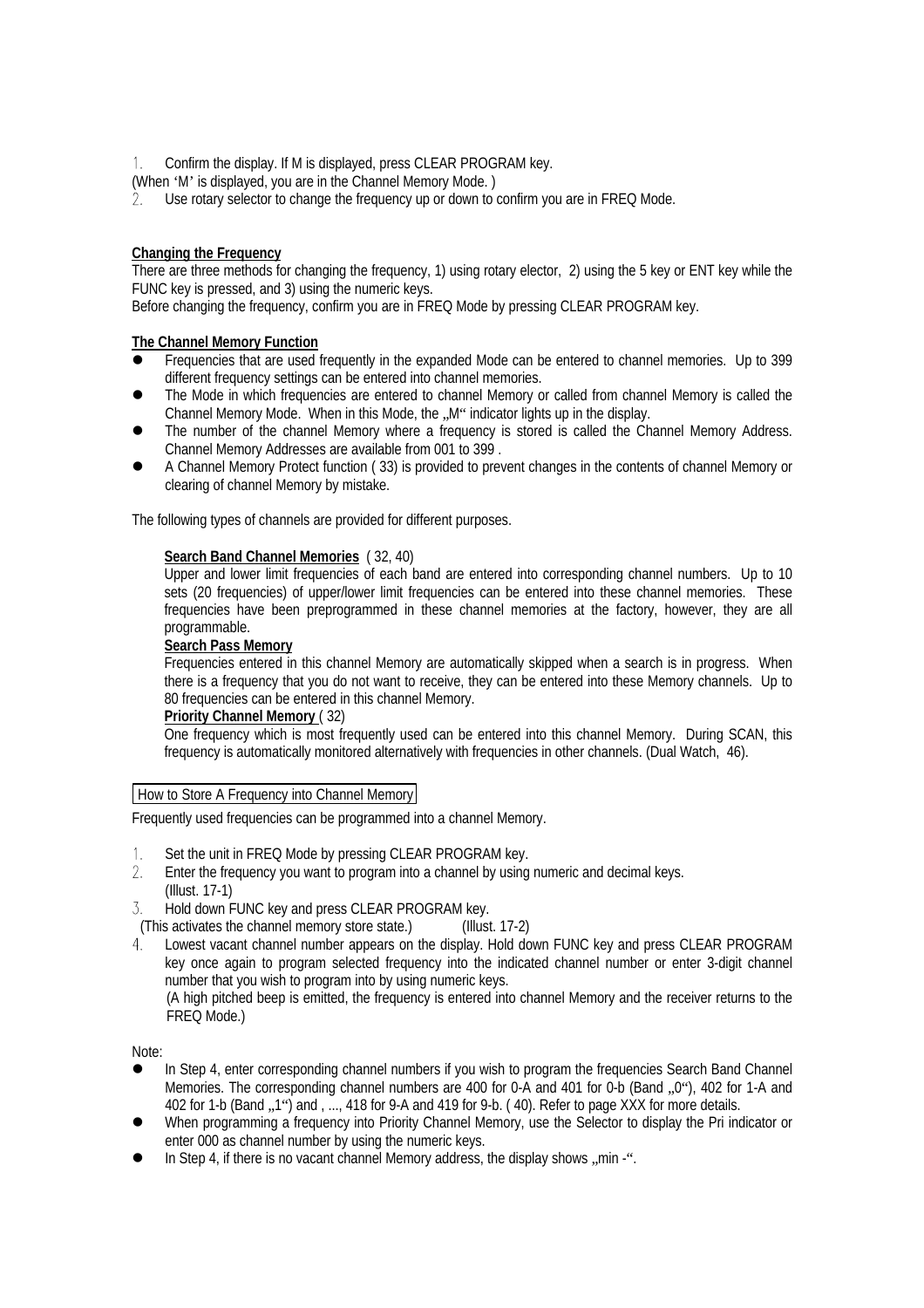## How to Recall the Channel Memory [1]

The frequencies that have previously been programmed into channel memories can be recalled by using following method.

## **Using the selector**

- $1<sup>1</sup>$ Hold down FUNC key and press 7 FREQ/CH key to set to the channel memory mode. (Illust. 18)
- $2<sup>1</sup>$ Turning the Selector in the clockwise direction to increase the channel memory address number. Turning counterclockwise to decrease the channel memory address number.

#### **Using the 5(Up) or ENT (Down) key**

- Hold down FUNC key and press 7 FREQ/CH key to set to the channel memory mode.  $1$
- $2.$ Hold down FUNC key and press 5 to increase the channel memory address. Hold down FUNC key and press ENT to decrease the channel memory address.

Note:

Channel Memory addresses only appear when frequencies are programmed into.

#### How To Recall the Channel Memory [2]

A channel memory address can be recalled directly using the numeric keys.

1. Hold down FUNC key and press 7 FREQ/CH key to set to the channel memory mode.

(Illust. 20-1)

2. Enter desired 3-digit channel Memory address using the numeric keys.

(The channel Memory address is called when the third digit has been entered.) (Illust. 20-2)

## How To Erase The Frequencies Programmed into Channels

Stored channel memory can be erased in following procedure.

- $1<sub>1</sub>$ Set the unit to Channel Memory Mode by pressing the 7 FREQ/CH key while the FUNC key is pressed. "M" should appear on the display.
- $2.$ Select the channel memory address to be erased by directly entering the channel memory number with numeric keys or using rotary selector. (Illust. 21-1)
- $\overline{3}$ Hold down FUNC key and press CLEAR PROGRAM key. ("CLr" is displayed.) (Illust. 21-2)
- Hold down FUNC key and press CLEAR PROGRAM key once again. 4

( High pitched beep is emitted and the channel memory mode returned.)

Note:

- The contents of channel memory cannot be retrieved once they are cleared. If you wish to cancel the operation, release FUNC key and simply press CLEAR PROGRAM key alone before proceeding to Step 4.
- When the last channel memory address has been cleared, the receiver returns to the FREQ Mode after Step 4.

How to Protect Frequencies Programmed in to Channel Memories (Channel Memory Protect)

If you wish to prevent channel memories from accidentally be overridden or erased, following procedure must be taken.

- 1. Hold down FUNC key and press 0 SET key.
- 2. Turn the selector and change the Set menu to display "OFF Pro". (Illust. 22-1)
- 3. Hold down FUNC key and turn the selector to change the display from . OFF" to . on". (Illust. 22-2)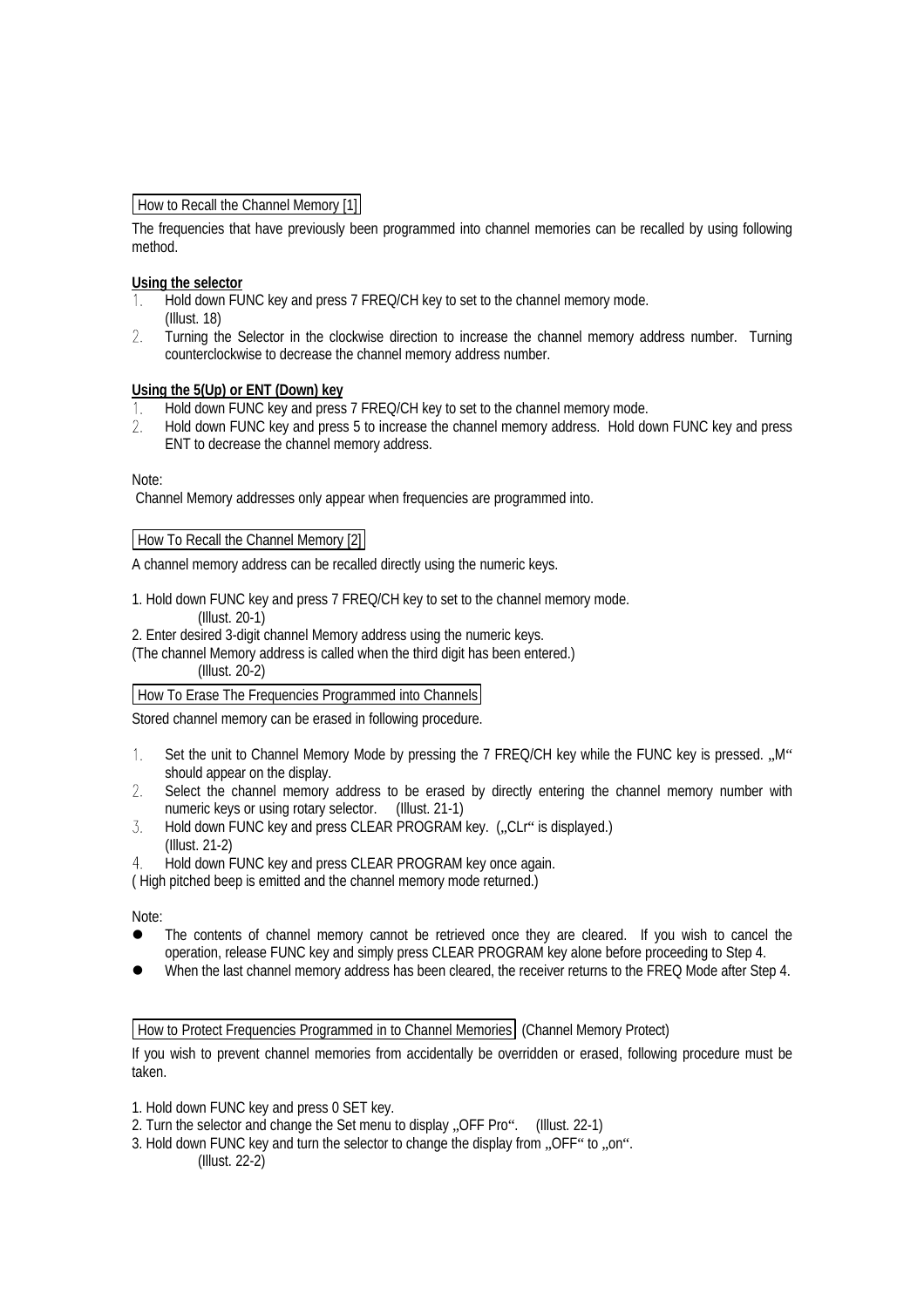4. To complete this procedure, press CLEAR PROGRAM key.

Note:

- All the contents of channel memories are cleared during All Reset procedure even when this function is activated.
- This function does not apply to protect Search Pass Channel Memories.

## Erasing Channel Memories by Block at a Time

Channel Memory can be cleared by blocks. A block of channel memory is made up of 100 channel memory addresses grouped consecutively. The relationship between the block number and the channel memory addresses are shown below.

| Block number  | Channel Memory address |
|---------------|------------------------|
| $\cup$        | $001 - 099$            |
|               | $100 - 199$            |
| $\mathcal{D}$ | $200 - 299$            |
| ર             | $300 - 399$            |

- Hold down FUNC key and press 0 SET key.  $1.$
- Turn the selector and change the Set menu to display ... OFF bCLEAr" (Illust. 23) 2.
- $\overline{3}$ Enter the block number to be erased using the numeric keys.

To cancel the operation, press CLEAR PROGRAM key before Step 3. to cancel the Set Mode.

## Exchanging the Contents of Channel memory (Channel Memory Swap)

The contents of channel memories can be swapped between two channel memory addresses.

- $1<sup>1</sup>$ Hold down FUNC key and press 0 SET key
- Turn the selector and change the Set menu to display ..SwAP" (Illust. 24-1)  $2.$
- Select the first channel memory address by using the numeric keys. (The first channel Memory address is  $\overline{3}$ . displayed on the left side of SwAP.) (Illust. 24-2)
- Enter the second channel memory address by using the numeric keys. (The second channel Memory address is displayed on the right side of SwAP.

(A high pitched beep is emitted and the receiver will return to the FREQ Mode.)

## Note:

This function cannot be used for Search Band Channel Memory and Search Pass Channel Memory.

## Returning to the FREQ mode without changing the frequency in the Channel Memory Mode

When switched from the Channel Memory Mode to FREQ Mode, the receiver returns to the last frequency received in FREQ Mode. Using this function, you can return to the FREQ Mode without changing the frequencies in Channel Memory Mode .

- Hold down FUNC key and press 0 SET key. 1.
- Turn the selector and change the Set menu to display  $.$  OFF m-bAC  $.$  (Illust. 25)  $2.$
- 3. Hold down FUNC key and turn the selector to change the display from ..OFF" to ... on".
- $4.$ To complete the procedure, press CLEAR PROGRAM key.
- $5<sub>1</sub>$ Select the Channel Memory address.
- Press CLEAR PROGRAM key to return to FREQ mode. (A high pitched beep is emitted and returned to the 6. FREQ mode.)

This function cannot be used for Search Pass Channel Memory.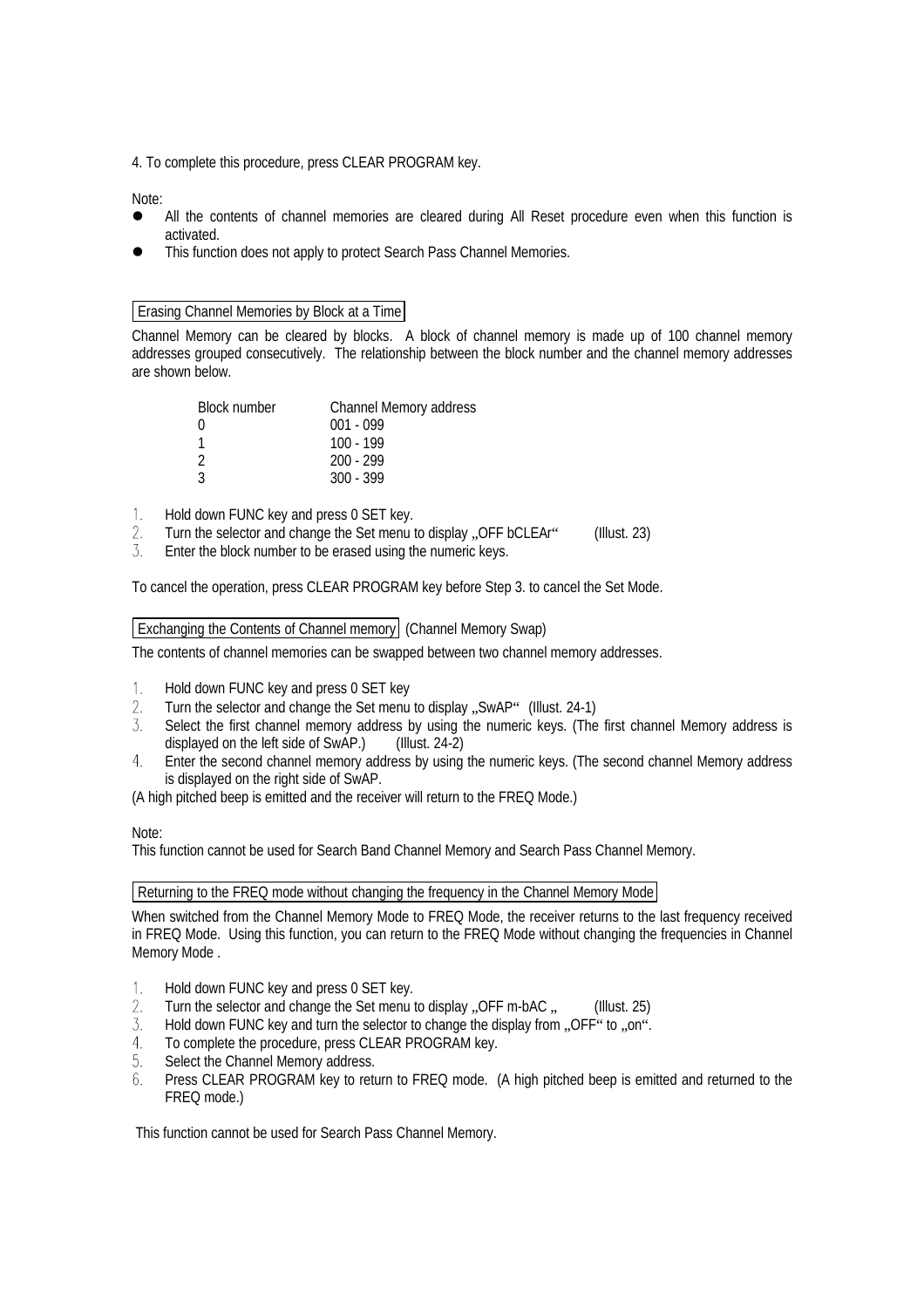## **Search and Scan Function**

## **Search and Scan Function**

- In the Expanded Mode, in order to search for the desired frequencies, Search and Scan functions are provided. A Dual Watch function is also provided where a specific frequency can be received alternately with a frequency stored in channel memory.
- The Search function has three different types. **All Search** ('39) Searches the entire band. **One Touch Search** ('39) Searches between two frequencies written to Search Band Channel Memory. **Program Search** ('41) Searches specific range.
- The Scan function allows you to access all or specified channel memory addresses in sequence. This function has three different types. **All Channel Memory Scan** ('43) Scans all the frequencies stored in channel Memorys. **Memory Scan Memory** ('44) Scans specific channel memories . **Block Channel Memory Scan** ('45) Scans frequencies stored in channel memories in a block. A block consists of 100 channel memory addresses.

When a signal is received, Scan/Search stops. There are three ways to stop a Scan/Search and resume the operation after. This method can be set separately for Scan and Search.

## **Pause Type**

The Scan/Search stops when a signal is received. However, after about 5 seconds, the Scan/Search resumes even if a signal is being received. This can be changed to a time other than 5 seconds using the Set Mode. ( '45). **Busy Type**

Scan/Search halts while a signal is being received. If the no signal is received, the Scan/Search resumes after about

2 seconds. To indicate the unit in this Mode,  $\boxed{B}$  appears on the display and stays on.

#### **Hold Type**

The Scan/Search is held when a signal is received. In order to resume the Scan/Search, turn the Selector or press 5 key or ENT key. To indicate the unit in this Mode,  $\boxed{B}$  on the display flashes.

#### To Change the Search/Scan Type

Hold down FUNC key and press 0/SET key while Scan or Search is activated. (Illust. 26)

## **Search the Entire Bandwidth (All Search)**

This searches the entire bandwidth.

- Set to the FREQ Mode by pressing CLEAR PROGRAM key.  $1<sup>1</sup>$
- $\mathcal{P}$ Hold down FUNC key and press 3 SEARCH key. (SEArCH is displayed.) (Illust. 27-1)
- 3. Press ENTkey.
- (Search starts immediately.) (Illust. 27-2)
- To end, press CLEAR PROGRAM key. 4.

NOTE:

- l During a search operation, by turning the Selector one click, or holding down FUNC key and press 5/ENT key, the search is halted and the ... SEARCH "blinks in the display.
- If the FUNC key is held down and the Selector is turned, the MHz section can be changed without stopping the search.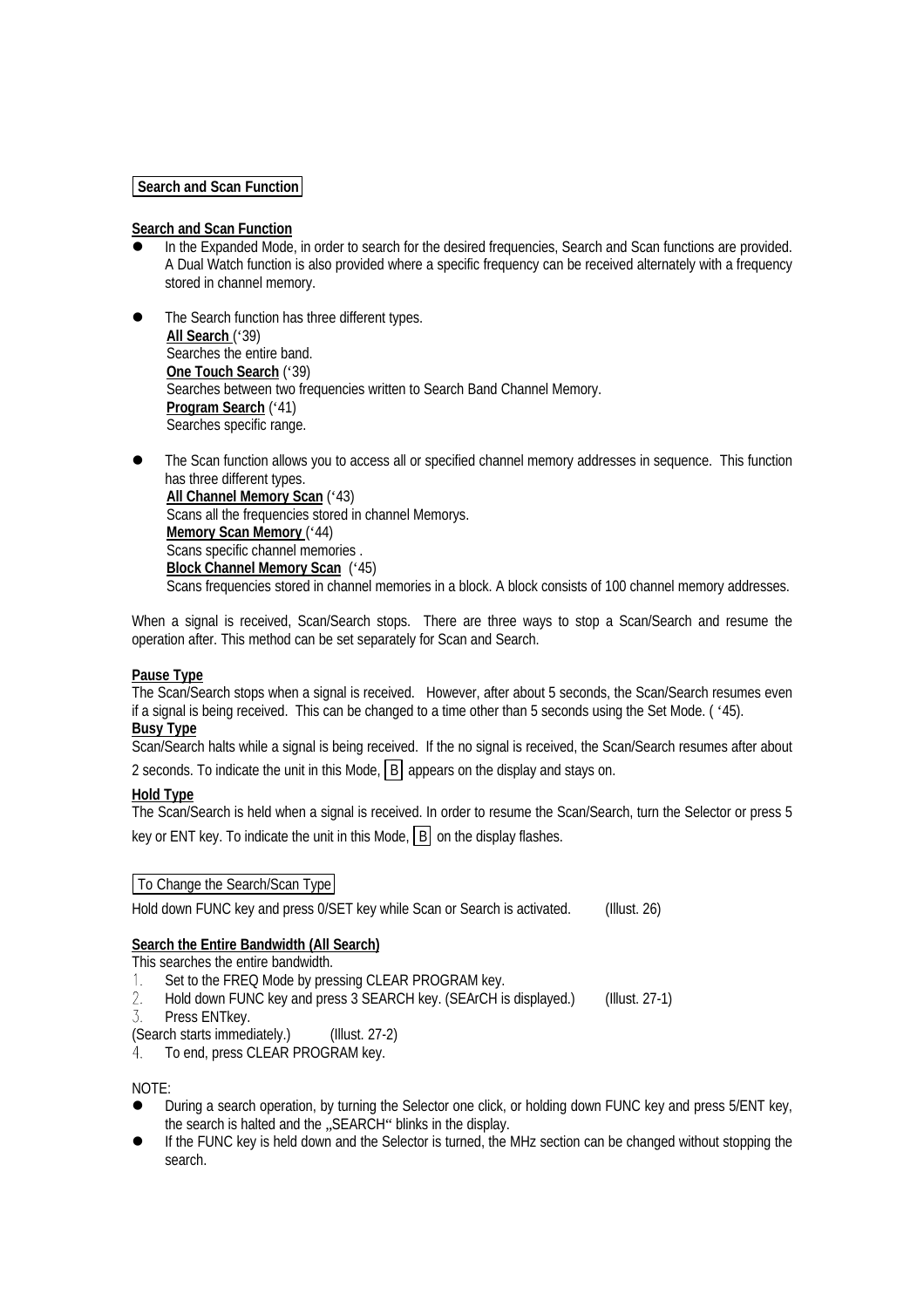#### **Using a One Touch Search**

In this mode, you are able to set upper and lower limits of frequencies to be searched between. The 10 sets frequencies (20 frequencies) are already preprogrammed in 20 Search Band Channel Memories

- $1.$ Set the unit to the FREQ Mode by pressing CLEAR PROGRAM key.
- $2.$ Hold down FUNC key and press 3 SEARCH key. (SEArCH is displayed.)
- $\overline{3}$ Press corresponding numeric key to select a desired search band listed below. The unit starts searching the specified band immediately. (Illust.28)
- $4.$ To end, press CLEAR PROGRAM key.

In the initial state, the following frequencies are preprogrammed in 0 - 9 of the search band channel memories ('30).

| Numeric Key    | Frequency Range (MHz) |
|----------------|-----------------------|
| 0              | 76.0000 - 107.7500    |
| 1              | 108.0000 - 142.0000   |
| 2              | 144,0000 - 146,0000   |
| 3              | 146.0100 - 154.6500   |
| $\overline{4}$ | 156.0000 - 162.0500   |
| 5              | 175.7500 - 221.7500   |
| 6              | 430,0000 - 440,0000   |
| 7              | 450.0125 - 451.5000   |
| 8              | 850.0125 - 859.9875   |
| 9              | 903.0375 - 904.9875   |
|                |                       |

NOTE:

- The halt method and change of direction in this search are the same as in All Search.
- If another numeric key is pressed while One Touch Search is activated, the search range changes immediately corresponding to the numeric key pressed.

## How To Change Search Band Channel Memory

The frequency programmed into Search Band Channel Memory can be changed with following procedure

- $1.$ Set the unit to the FREQ Mode by simply pressing CLEAR PROGRAM key.
- $2.$ Enter either upper or lower frequency limit of the search band desired to be programmed into the Search Band Channel Memory.
- 3. Hold down FUNC key and press CLEAR PROGRAM key. (Illust. 29)
- Enter corresponding channel numbers by using numeric keys to enter the channel memory address in the  $4<sub>1</sub>$ Search Band Memory. (A high pitched beep is emitted, and the frequency is programmed in Search Band Memory, and returns to the FREQ Mode.)
- 5. Repeat the above steps 1 through 4 to program the other end frequency limit (lower or upper limit) into the same Search Band Channel Memory.

Following channel number correspond to the Search Band specified.

| $\cdot$<br>Search Band | <b>Channel Memory Address</b> | CH. | <b>Channel Memory Address</b> | CH. |
|------------------------|-------------------------------|-----|-------------------------------|-----|
|                        | 0-A                           | 400 | $0-b$                         | 401 |
|                        | 1-A                           | 402 | 1-b                           | 403 |
|                        | $2-A$                         | 404 | $2-b$                         | 405 |
| 3                      | $3-A$                         | 406 | $3-b$                         | 407 |
|                        | 4-A                           | 408 | $4-b$                         | 409 |
| 5                      | $5-A$                         | 410 | $5-b$                         | 411 |
| 6                      | 6-A                           | 412 | $6-b$                         | 413 |
|                        | 7-A                           | 414 | 7-b                           | 415 |
| 8                      | 8-A                           | 416 | 8-b                           | 417 |
|                        | 9-A                           | 418 | $9-b$                         | 419 |
|                        |                               |     |                               |     |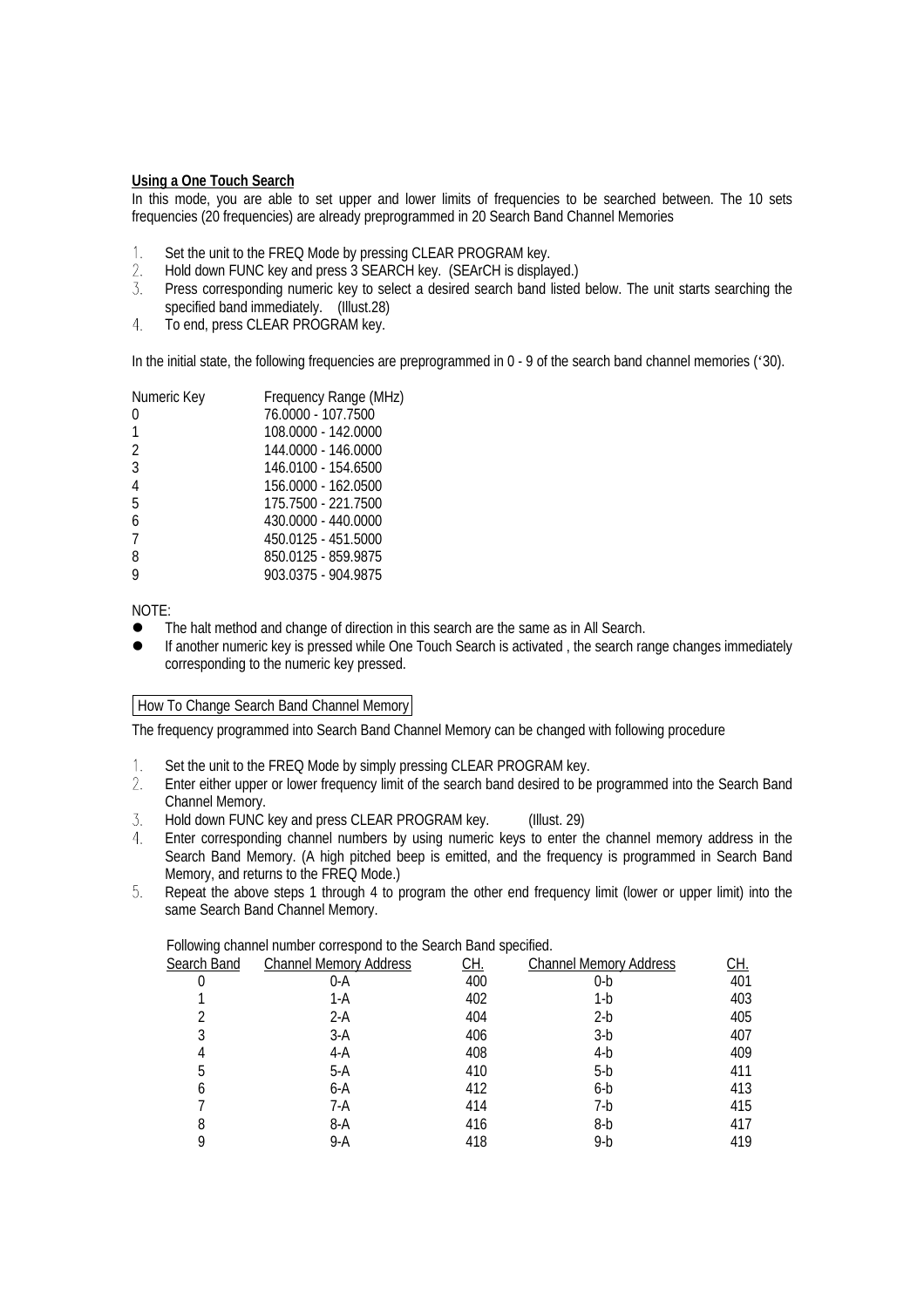## **Erasing the Search Band Channel Memory**

The frequencies entered in Search Band Channel Memory can be erased.

1. Set the unit to the Channel Memory Mode by pressing 7 FREQ./CH while FUNC is pressed until 'M' appears on the display.

2. Turn the selector to select the Channel Memory address of the search band that you wish to erase. (Illust. 30-1)

3. Hold down FUNC key and press CLEAR PROGRAM key. (CLr is displayed.) (Illust. 30-2)

4. Hold down FUNC key and press CLEAR PROGRAM key once again. (A high pitched beep is emitted and the Search Band Channel Memory is erased.)

5. To complete the procedure, press CLEAR PROGRAM key.

Note:

- $\bullet$  To cancel the operation, press CLEAR PROGRAM key before Step 4.
- When one of the two frequencies that make up a set in Search Band Channel Memory is erased, the receiver does not perform the search.

#### Searching a Specific Range (Program Search)

The range is determined by specifying two stored channel memory addresses. The program search starts between these two channel frequencies.

- Set the unit to the FREQ Mode by pressing CLEAR PROGRAM key .  $1_{\cdot}$
- $\overline{2}$ . Hold down FUNC key and press 7 FREQ/CH key. 'M' appears on the display.
- 3. Select the channel memory address to be set as one end of frequency limit. (Illust. 31-1)
- $4<sub>1</sub>$ Hold down FUNC key and press 3 SEARCH key. (Illust. 31-2)
- Select a channel memory address to be set as the other end of frequency limit by using numeric keys.  $5<sub>1</sub>$

(Search starts when 3rd digit is entered.)

To complete the procedure, press CLEAR PROGRAM key. 6.

## Skipping a Frequency During a Search [1] (Search Pass Channel Memory)

During a search, the unit may stop at the unwanted frequencies such as noise or blank carrier. These frequencies can be programmed into Search Pass Channel Memories and the receiver allows you to search through the band without stopping at these unwanted frequencies. 80 frequencies can be programmed in Search Pass Channel Memory. The addresses of this channel memory allocated for Seach Pass are from P00 to P79. Search Pass Channel Memory is entered during a search operation by the following procedure.

- $1<sup>1</sup>$ Confirm that the search is stopped on the unwanted frequency to be skipped or set at the unwanted frequency by rotary selector. (Illust. 32)
- 2. Hold down FUNC key and press 9 L/OUT key.

( A high pitched beep is emitted and the frequency is stored in search pass channel memory.)

Note:

- If all 80 channels of Search Pass Memories are full, "Pin -" is displayed and no frequencies can be programmed into Search Pass Memory. In such a case, clear any of the frequencies programmed into Search Pass Memory channels by entering corresponding 3-digit numbers of the channel that you wish to be erased. The new unwanted frequencies is automatically rewritten into this channel.
- While in Channel Memory Mode ('M' appears on the display), by holding down FUNC key and pressing the 7 FREQ/CH key, the Search Pass Channel Memory displays. Change the channel Memory addresses using the numeric keys, Selector, etc.

#### **Erasing the Search Pass Channel Memory**

<sup>1.</sup> Set the unit to the Channel Memory Mode by holding down FUNC key and pressing 7 FREQ/CH key until 'M'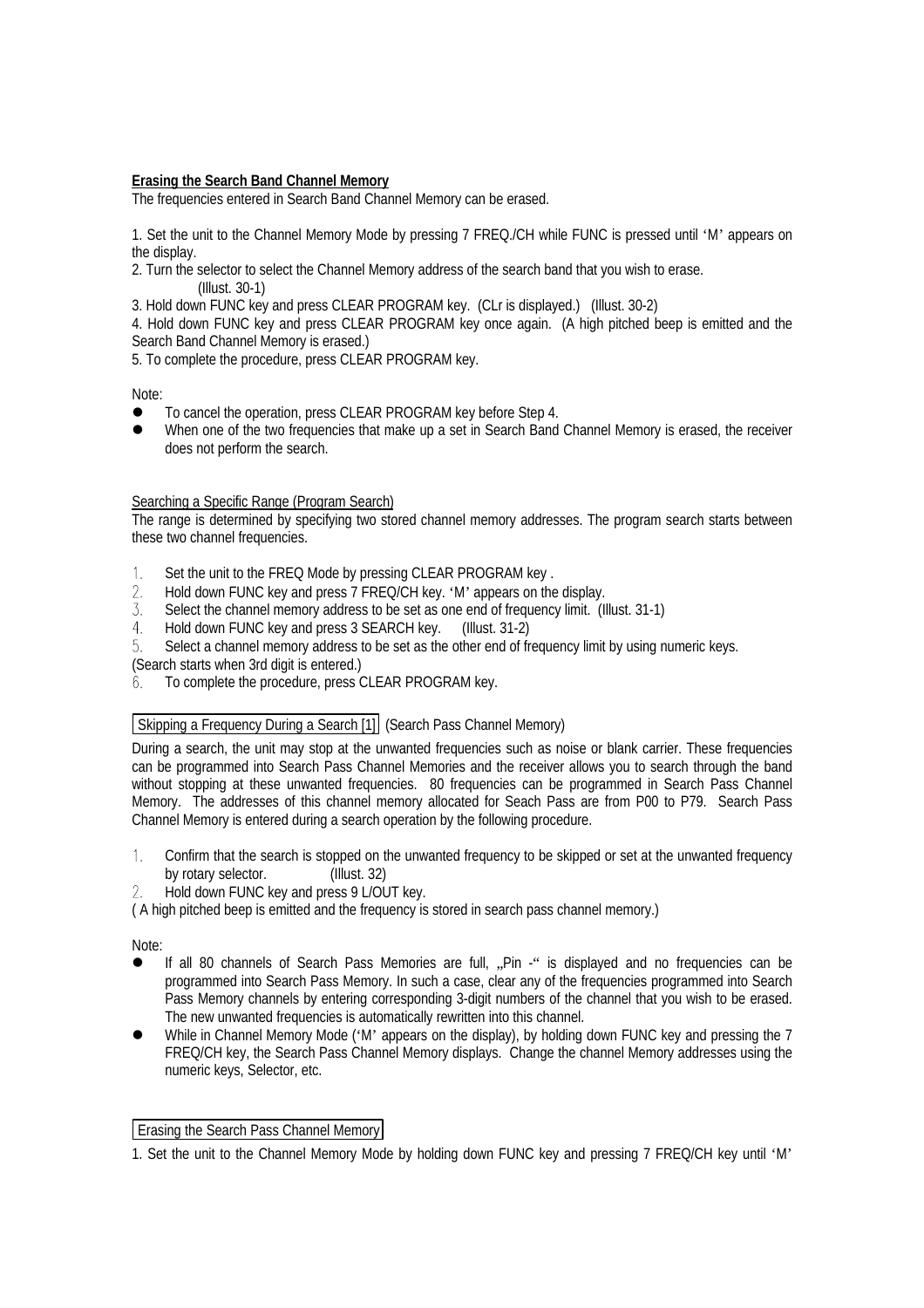appears on the display.

- 2. Hold down FUNC key and press 7 FREQ/CH key once again.
- 3. Select the channel memory address to be erased by using the selector or numeric keys.

(Illust. 33-1)

- 4. Hold down FUNC key and press 9 L/OUT key. (..CLr" is displayed.) (Illust. 33-2)
- 5. Hold down FUNC key and press 9 L/OUT key once again to confirm deletion.
- ( A high pitched beep is emitted and the frequency is erased from search pass channel memory.)
- 6. To complete the procedure, press CLEAR PROGRAM key.

Note:

To cancel the operation, press CLEAR PROGRAM key before Step 5.

Scanning All Frequencies in Channel Memories (All Channel Scan)

This scans all frequencies stored in the channel memories.

1. Press 8 SCAN key while FUNC key is pressed . (Scan starts immediately) (Illust. 34) 2. To end, press CLEAR PROGRAM key.

During a scan, turning the Selector knob by one click, or holding down FUNC key and pressing the 5/ENT key, halts the scan. The ..SCN" indicator in the display blinks.

Scan Specific Channel Memory Frequencies ( Memory Scan Memory) ;

This only scans channel memory locations specified.

Specifying channel Memory

- Set the unit to the Channel Memory Mode by pressing FUNC and 7 FREQ/CH key simultaneously, 'M'  $1.$ appears on the display.
- Set to the channel memory address specified by turning rotary knob or entering the channel number directly  $2.$ using numeric keys. (Illust. 35-1)
- 3. Hold down FUNC key and press 0 SET key.
- Turn the selector to change the set menu display to .. OFF mSm". (Illust. 35-2)  $4 -$
- 5. Hold down FUNC key and turn the selector to change the display from .OFF" to .on".
- (The Down-arrow is displayed above the  $.M$ ".)
- Press CLEAR PROGRAM key. 6.
- (The Down-arrow is displayed above the ..M" of the specified channel Memory address.) (Illust. 35-3)
- $7<sub>1</sub>$ To specify other channel Memory address, repeat step 2 to 6.
- 8. To complete the procedure, press CLEAR PROGRAM key.

#### To Scan Only Specified Channels

- Set the unit to the FREQ MODE by pressing CLEAR PROGRAM key.  $1.$
- $2.$ Hold down FUNC key and press 0 SET key.
- Turn the selector to change the set menu display to .OFF mSm". (Illust. 36-1) 3.
- Hold down FUNC key and turn the selector to change the display from .OFF" to .on".  $4.$
- (The Down-arrow is displayed. )
- Hold down FUNC key and press 8 SCAN key. 5.
- (Scan has been started.) (Illust. 36-2)
- To end, press CLEAR PROGRAM key. 6.

Note:

- To cancel the channel Memory Scan Memory, change the display from ..on" to ..OFF".
- l During the all channel scan, press FUNC and 4 MY key simultaneously. Memory Scan Memory starts immediately.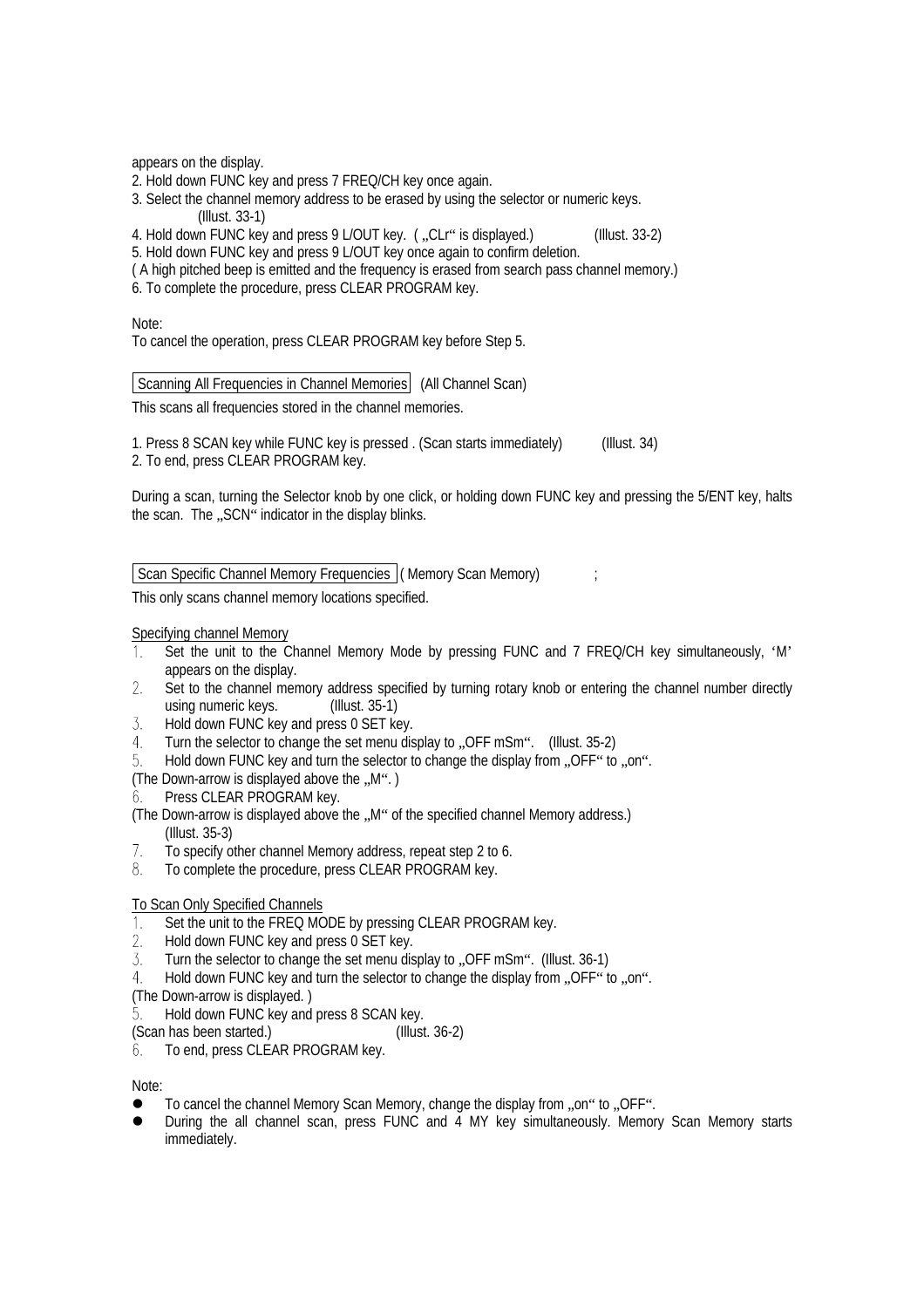Scanning A Block of Channels (Block Scan)

You can scan through only specified block of channels. One block consists of 100 channel memory addresses. ('34)

Hold down FUNC key and press 8 SCAN key.  $1.$ 

(All channel scan starts.)

- Enter the block number to be scanned using the numeric key. (Illust. 37)  $2.$
- $\overline{3}$ . To scan another block, enter the block number using the numeric key.
- $4<sup>1</sup>$ To end, press CLEAR PROGRAM key.
- When the block number is specified while in Memory Scan Memory, only specified channels within the specified block are scanned through.
- l A low pitched beep is emitted when no channel memory is programmed in the specified block and resumes all channel scan.

## Changing the Delay Time (Only Effective When Pause Type Scan is Chosen)

In a Pause Type Scan/Search, the scan or search operation is held for approximately 5 seconds. This time interval can be changed with following procedure.

- $1<sup>1</sup>$ Hold down FUNC key and press 0 SET key.
- $\mathfrak{D}$ . Turn the selector to change the set menu display to .,5 dLAY". (Illust. 38-1)
- Hold down FUNC key and turn the selector to change the display from .,5" to desired time.  $\overline{3}$ .
- (The halting time in second is displayed.) (Illust. 38-2)
- 4. To complete the procedure, press CLEAR PROGRAM key.

## Using Dual Watch

The frequency in channel Pri (000) and one another frequency can be received alternatively. This is called Dual Watch.

- Set the unit to receive a channel or frequency of which you want to listen alternatively to the frequency in  $1.$ PRIority channel (000).
- $2.$ Hold down FUNC key and press 0 SET key.
- 3 Turn the selector to change the set menu display to ... OFF duAL". (Illust. 39-1)
- Hold down FUNC key and turn the selector by one click. (Illust. 39-2)  $\overline{4}$
- (The channel Memory address Pri is received every 5 seconds.)
- To end, press CLEAR PROGRAM key. 5.

Note:

If the Channel Memory address Pri is empty and has no frequency programmed into, a low pitched beep is emitted in Step 4 and returns remains dual watch 'OFF' state. Program the desired frequency in the Channel Memory address Pri. ('32)

## Using A Dual Watch Function During Search/Scan

Dual Watch can be activated during search or scan operation.

- $1_{-}$ Start Search ('39) or Scan ('43).
- If you are in search mode, hold down FUNC key and press 3 SEARCH key or in scan mode, hold down FUNC  $2.$ key and press 8 SCAN key.

(The channel memory address Pri is received every 5 seconds.) (Illust. 40)

To end, press CLEAR PROGRAM key.3.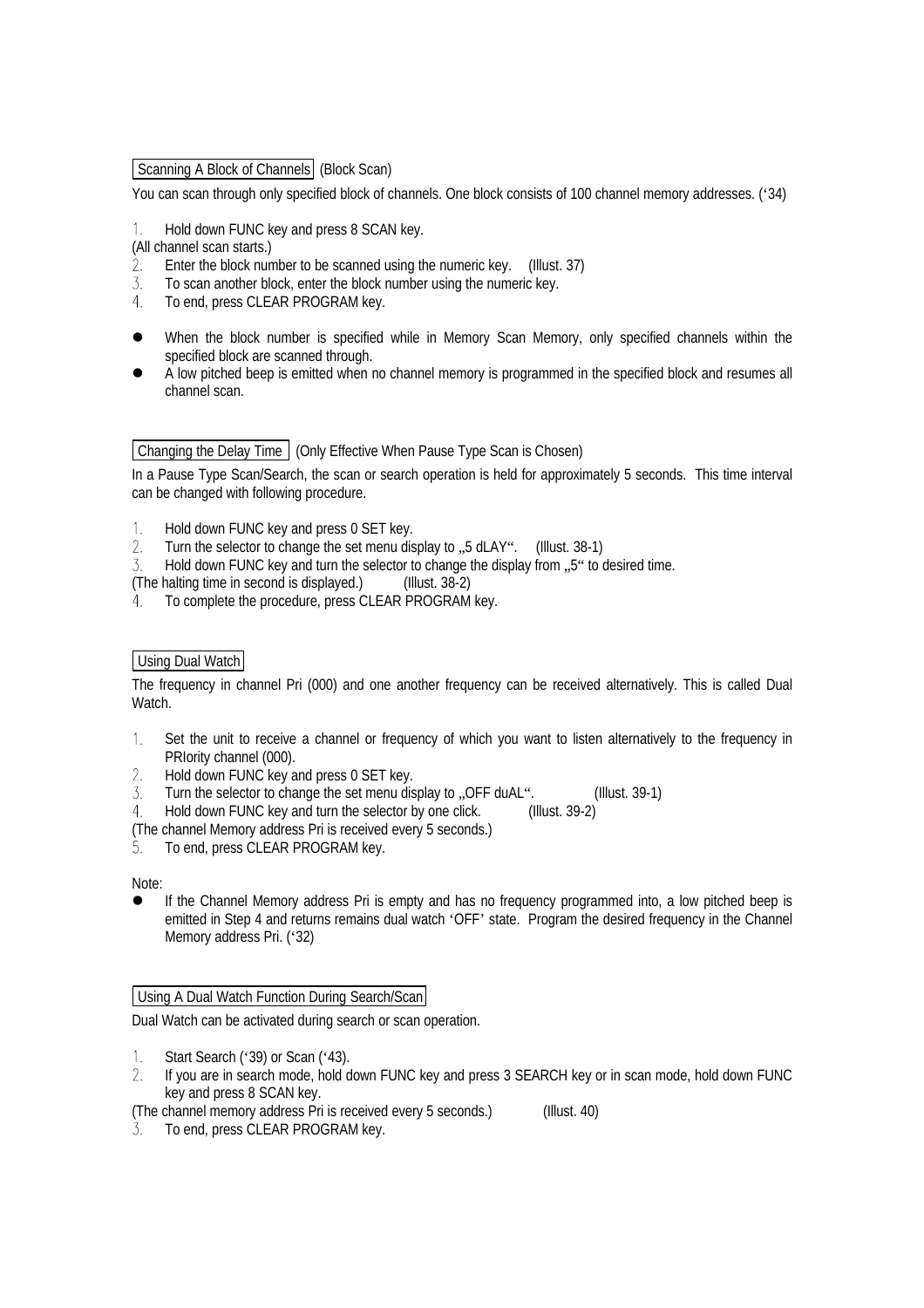## **TO USE YOUR RECEIVER MORE EFFECTIVELY**

In order to use your receiver more effectively, the unit enables you to change various settings. All these functions are programmed in SET mode initiated by pressing FUNC and 0 SET key simultaneously.

## **Changing the Frequency Step**

When the frequency is changed either manually or by searching, it increases or descreses in accordance with the frequency step assigned or specified. In the initial state (when shipped from the factory), the frequency step is set automaticaly depending on the band. This is called Auto Step. The frequency step can also be specified from Auto Step to a specific frequency step from 1KHz to 100KHz.

To change the frequency step:

- Hold down FUNC key and press 0 SET Key.  $1_{\cdot}$
- $\overline{2}$ . Turn the selector to change Set menu display to "StP Auto". (Illust. 41-1)
- $\overline{3}$ . Hold down FUNC key and turn the selector to choose the frequency step from . Auto" to desired step. (Illust. 41-2)
- $4.$ To complete the setting, press CLEAR PROGRAM key.

For the relationship between the bands and the frequency step for Auto Step, see Frequency/Frequency Step/Reception Mode Table below.

| Frequency range                        |                | Frequency step | Mode |
|----------------------------------------|----------------|----------------|------|
| $0.50 - 0.52$ MHz                      | 1 kHz          |                | AM   |
| $0.52 - 1.62$ MHz                      | 1 kHz<br>9 kHz |                | AM   |
| 1.62 - 29.00 MHz                       | 5 kHz          |                | AM   |
| 29.00 - 35.53 MHz                      | 10 kHz         |                | FM   |
| 35.53 - 51.00 MHz                      | 5 kHz          |                | AM   |
|                                        | 20 kHz         |                | FM   |
| 51.00 - 54.00 MHz<br>54.00 - 76.00 MHz | 5 kHz          |                | FM   |
| 76.00 - 108.00 MHz 50 kHz              |                | <b>WFM</b>     |      |
| 108.00 - 136.05 MHz 25 kHz             |                | AM             |      |
| 136.05 - 138.00 MHz 10 kHz             |                | FM             |      |
| 138.00 - 142.00 MHz 25 kHz             |                | AM             |      |
| 142.00 - 144.00 MHz 10 kHz             |                | AM             |      |
| 144.00 - 146.00 MHz 20 kHz             |                | FM             |      |
| 146.00 - 170.00 MHz 10 kHz             |                | FM             |      |
| 170.00 - 225.00 MHz 50 kHz             |                | WFM            |      |
| 225.00 - 250.40 MHz 100 kHz            |                | AM             |      |
| 250.40 - 430.00 MHz 12.5 kHz           |                | FM             |      |
| 430.00 - 440.00 MHz 20 kHz             |                | FM             |      |
| 440.00 - 459.50 MHz 12.5 kHz           |                | FM             |      |
| 459.50 - 464.80 MHz 25 kHz             |                | WFM            |      |
| 464.80 - 470.00 MHz 12.5 kHz           |                | FM             |      |
| 470.00 - 810.00 MHz 25 kHz             |                | <b>WFM</b>     |      |
| 810.00 - 940.00 MHz 12.5 kHz           |                | FM             |      |
| 940.00 - 1260.00 MHz 100 kHz           |                | WFM            |      |
| 1260.00 - 1300.00 MHz                  | 20 kHz         |                | FM   |

#### **Changing the Reception Mode to Match the Frequency (Auto Mode) ;**

In the initial state, the frequency mode is set automatically as listed above. This function can be canceled.

- $1_{\cdot}$ Hold down FUNC key and press 0 SET Key.
- 2. Turn the selector to change Set menu to display ..on AtMode". (Illust. 42-1)
- $\overline{3}$ . Hold down FUNC key and turn the selector to change the display from ..on" to ..OFF". (Illust. 42-2)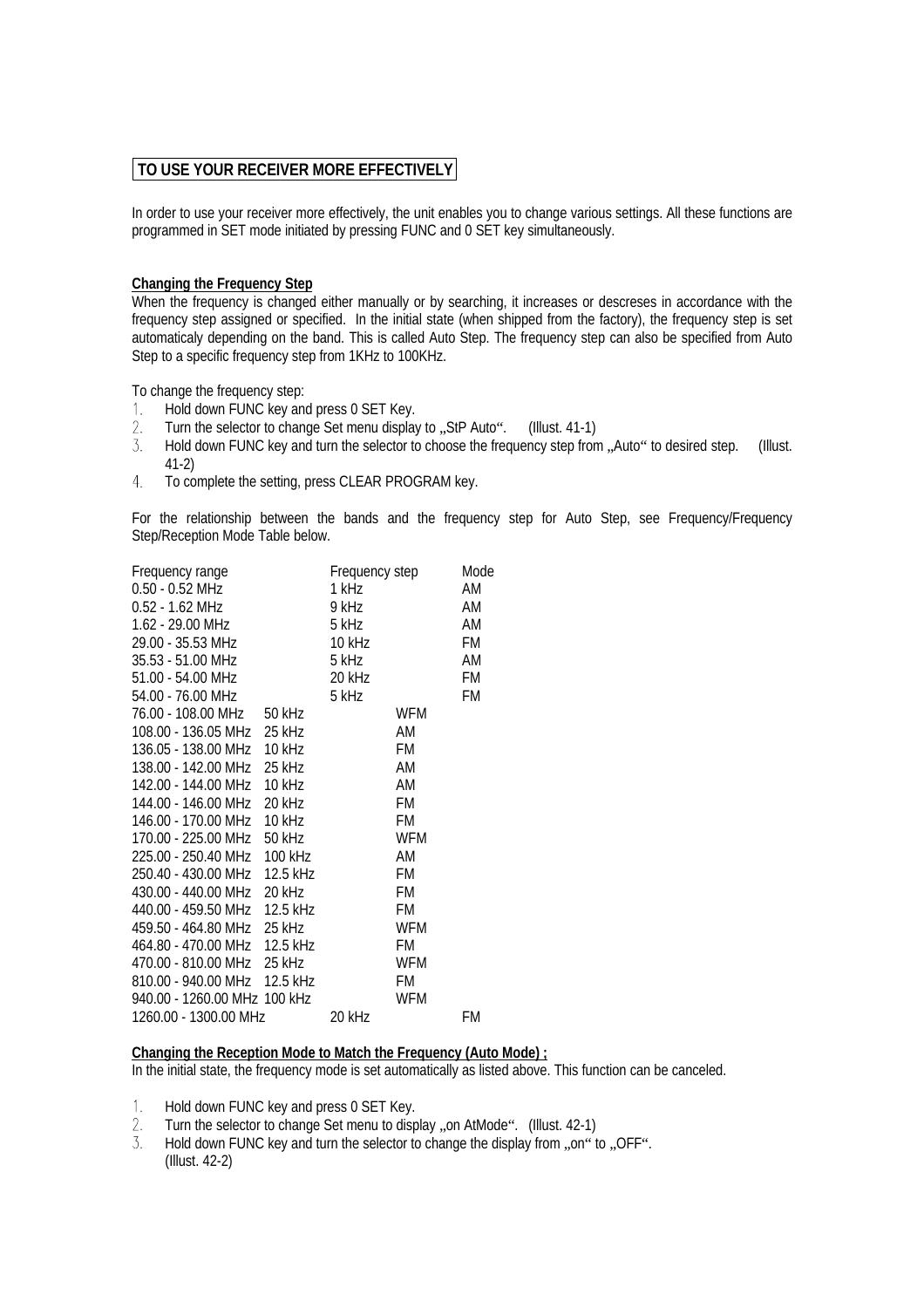4. To complete the setting, press CLEAR PROGRAM key.

## **Changing Light Operation**

The light stays on for 5 seconds after the Light key is released. The Light operation can be changed so that it remains on until the Light key is pressed again.

- Hold down FUNC key and press 0 SET Key.  $1.$
- $2.$ Turn the selector to change Set menu to display "nor LAmP". (Illust. 43)
- $\mathcal{Z}$ . Hold down FUNC key and turn the selector to change the display from ..nor" to ..tGL".
- To complete the setting, press CLEAR PROGRAM key.  $4.$
- 5. To turn the light on, hold down FUNC key and press 1 LIGHT key

To turn the light off, hold down FUNC key and press 1 LIGHT key

#### **Turning the Beep On or Off**

Whenever a key is pressed, and when the power is switched on, the receiver generates beeping sound. This beep sound may be turned off with following procedure.

- Hold down FUNC key and press 0 SET Key.  $1.$
- Turn the selector to change Set menu display to ..on bEEP". (Illust. 44)  $2.$
- 3. Hold down FUNC key and turn the selector to change the display from ..on" to ..OFF".
- To complete the setting, press CLEAR PROGRAM key.  $4<sup>1</sup>$

#### **Using the Battery Save Function**

In order to extend the battery life, the amount of current consumed by the receiver can be reduced. This is called Battery Save. The length of time for the Battery Save may be selected from 0 to 9 seconds.

- Hold down FUNC key and press 0 SET Key.  $\overline{1}$ .
- $2.$ Turn the selector to change Set menu to display ..OFF SA". (Illust. 45-1)
- Hold down FUNC key and turn the selector to change the display from "OFF" to select the time setting. 3. (Illust. 45-2)
- $4.$ To complete the setting, press CLEAR PROGRAM key.

The SAV indicator is displayed at all times when this function is activated.

#### **Using the Auto Power Off**

This receiver allows you to turn the power off automatically after approximately 30 minutes of no reception or no key operation. A warning beeps one minute before the power is automatically turned off.

To set the Auto Power Off

- 1. Hold down FUNC key and press 0 SET Key.
- 2. Turn the selector to change Set menu to display "OFF APO". (Illust. 46-1)
- 3. Hold down FUNC key and turn the selector to change the display from ..OFF" to ... on". (Illust. 46-2)
- 4. To complete the setting, press CLEAR PROGRAM key.

The APO indicator is displayed at all times when auto power off is activated.

#### **Switching the Set Mode Function Simply (My Key)** ;

A frequently used Set Mode can be stored in the 4 MY key. In the initial state, the frequency step is stored in this key.

How to Store the selected SET MODE into MY key

- 1. Hold down FUNC key and press 0 SET key.
- $2.$ Turn the selector to change the Set menu display to be stored. (Illust. 47)
- 3. Hold down FUNC key and press 4 MY key.
- $\overline{4}$ To complete the setting, press CLEAR PROGRAM key.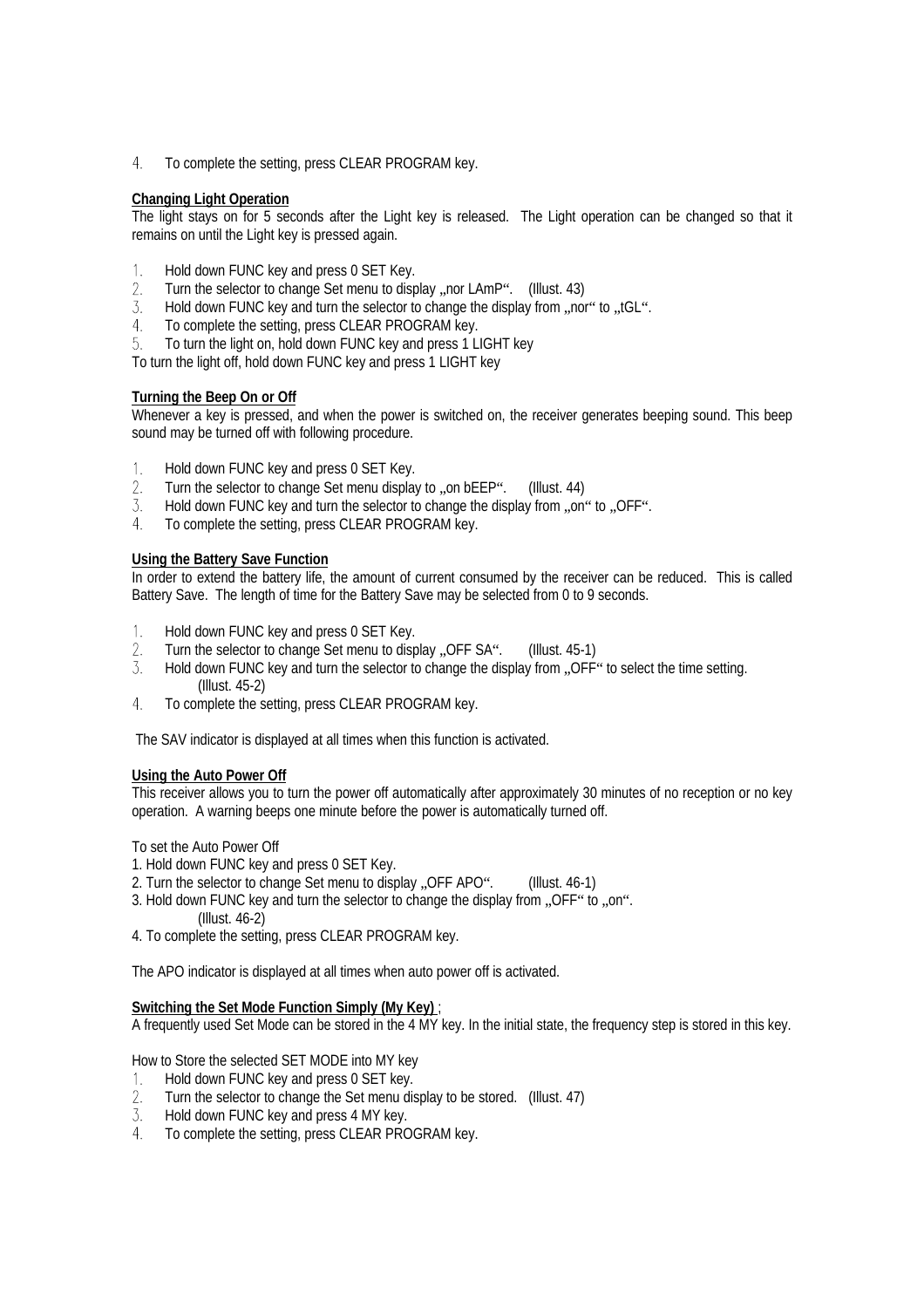To activate the programmed SET MODE, simply hold down FUNC key and press 4 MY key. The value of the settings are changed by repeating the action. When Reset or All Reset are performed, the contents of this key return to the memorized frequency step.

#### **Using the Selector in Key Lock**

When Key Lock is activated, all the keys except POWER/SQL OFF/SQL/VOLUME are locked. This function additionally allows rotary selector to effective even when Key Lock is activated.

- $1$ Hold down FUNC key and press 0 SET key.
- Turn the selector to change the Set menu to display "OFF FLCH". (Illust. 48-1) 2.
- 3. Hold down FUNC key and turn the selector to change display from "OFF" to "on". (Illust. 48-2)
- 4. To complete the setting, press CLEAR PROGRAM key.

#### **Controlling the Squelch with RF Level (RF Squelch)**

Instead of mechanical SQUELCH control, this function automatically sets the squelch level accordingly to the RF signal strength measured by S-meter. SQL knob, therefore, disabled when this mode is in effect.

- Hold down FUNC key and press 0 SET key.  $1<sub>1</sub>$
- Turn the selector to change the Set menu to display ..OFFrFSqL". (Illust. 49-1)  $\overline{2}$ .
- 3 Hold down FUNC key and turn the selector to change the display from "OFF" to any of RF signal strength levels you want to set. (Illust.49-2) levels you want to set.
- $4.$ To complete the setting, press CLEAR PROGRAM key.

#### **Reducing Receiving Sensitivity (Attenuator)**

This setting allows the receiver's sensitivity to be reduced intentionally to avoid overloading and possible distortion against very strong signal.

- $1<sup>1</sup>$ Hold down FUNC key and press 0 SET key.
- $2.$ Turn the selector to change the Set menu to display "OFF Att". (Illust. 50-1)
- $\overline{3}$ . Hold down FUNC key and turn the selector to change the display from .OFF" to .on". (Illust. 50-2)
- $\overline{4}$ To complete the setting, press CLEAR PROGRAM key.

When this function is switched on, the ATT indicator lights continuously. Receiving sensitivity is reduced by approximately 20 dB (when at 100 MHz) when this function is activated.

#### **Changing the Proportion of Activation of the Signal Meter in FM Mode**

This setting allows receiver to reduce signal level meter sensitivity in FM mode.

- Hold down FUNC key and press 0 SETkey.  $1.$
- Turn the selector to change the Set menu to display ..nor nFm-S". (Illust 51-1)  $2.$
- 3. Hold down FUNC key and turn the selector to change the display from ..nor" to ..Lo". (Illust. 51-2)
- $4<sub>1</sub>$ To complete the setting, press CLEAR PROGRAM key.

Note:

- <sup>l</sup> When this function is set on LO, **.**(dot) is displayed continuously at the lower right corder of the dispaly.
- This function does not operate when the reception Mode is set at WFM or AM.
- This function is most effectively used with attenuator to detect the source of signals such case as Fox Hunting.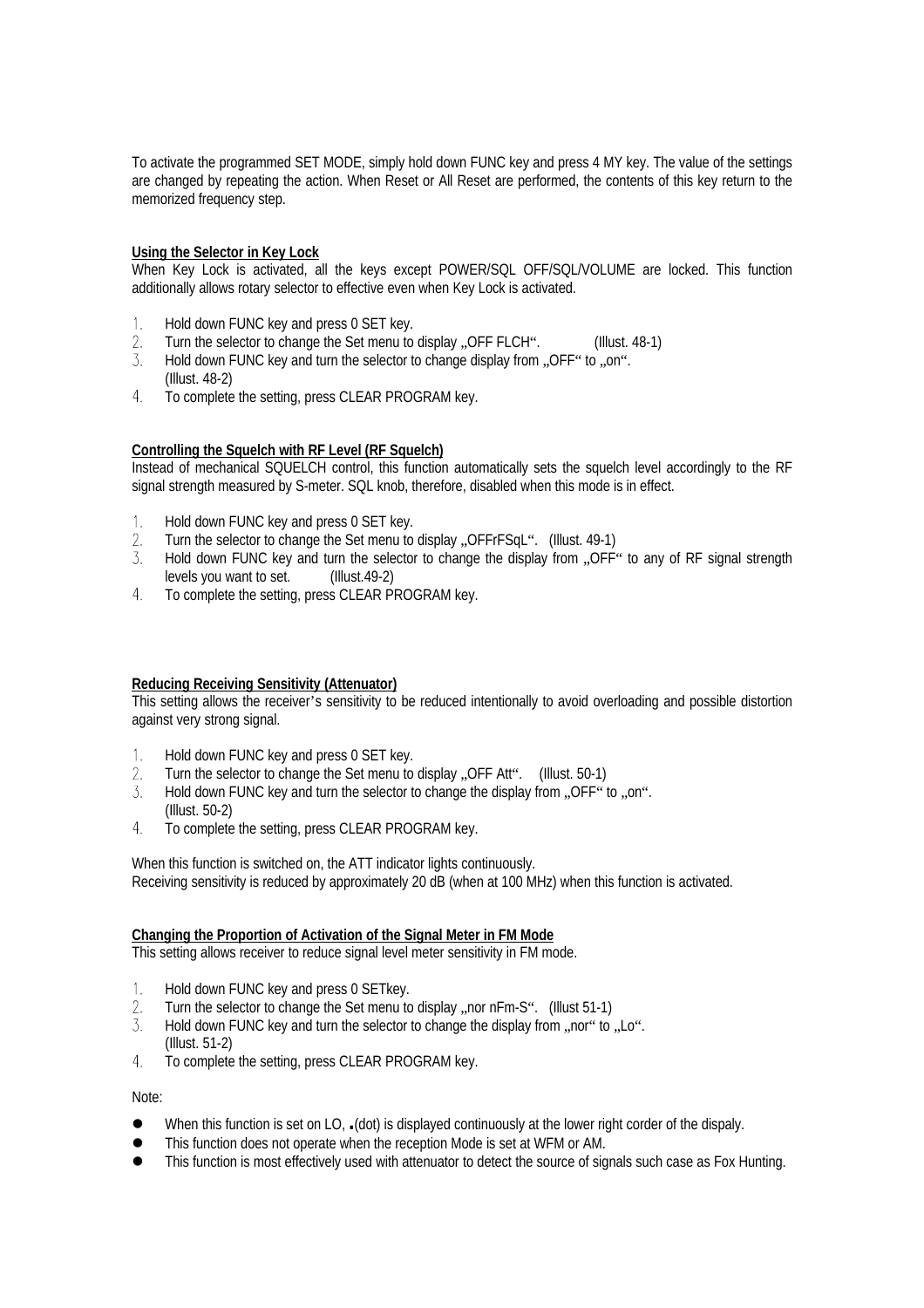#### **Changing the Frequency to MHz Digit (Fast Step)**

In order to change the frequency rapidly, this receiver is equipped with FAST STEP function. This is activated by turning the rotary selector while FUNC key is pressed. Initially at the factory, a digit of 1MHz is set for this mode therefore the frequencies change at the digit of 1MHz by activating FAST STEP. The digit of frequency may be reprogrammed of your preference.

To change the digit of FAST STEP,

- Hold down FUNC key and press 0 SET key.  $1 -$
- Turn the selector to change the Set menu to display "FSt -u- -". (Illust. 52)  $2.$
- 3. Hold down FUNC key and turn the selector to set, u" to be at desired digit.
- $4.$ To complete the setting, press CLEAR PROGRAM key.

#### **Changing the Frequency in 100 MHz Steps**

By pressing 5 or ENT key while holding down FUNC key, you are able to change the frequency in 100 MHz steps.

To activate this function

- 1. Hold down FUNC key and press 0 SET key.
- $\overline{2}$ . Turn the selector to change the Set menu to display .OFF ud100". (Illust. 53-1)
- $\overline{3}$ Hold down FUNC key and turn the selector to change display from ..OFF" to ..on". (Illust. 53-2)
- $4.$ To complete the setting, press CLEAR PROGRAM key.

## **REFERENCES**

#### **Troubleshooting**

In case of malfunction, check if any of the following items may be causing the problem before you determine the unit is defective and require servicing.

| <b>SYMPTOMS</b><br>The power cannot be turned on.                 | CAUSE<br>The battery may be fully exhausted.                                                                                                                               |
|-------------------------------------------------------------------|----------------------------------------------------------------------------------------------------------------------------------------------------------------------------|
| The frequency cannot be changed.                                  | The Key Lock may be activated.                                                                                                                                             |
| Not receiving any signals or only strong<br>signals are received. | The antenna is not properly connected.<br>The radio station is too far away.<br>The squelch knob is turned fully clockwise.<br>A large value is set in RF Squelch setting. |
| No audio                                                          | The volume knob is turned fully counterclockwise.<br>RF Squelch is set.<br>The reception Mode does not match.                                                              |
| Receiving Sound is Distorted.                                     | The reception Mode does not match.                                                                                                                                         |
| Noise is emitted.                                                 | The squelch knob is turned fully counterclockwise.<br>Squelch is off)                                                                                                      |